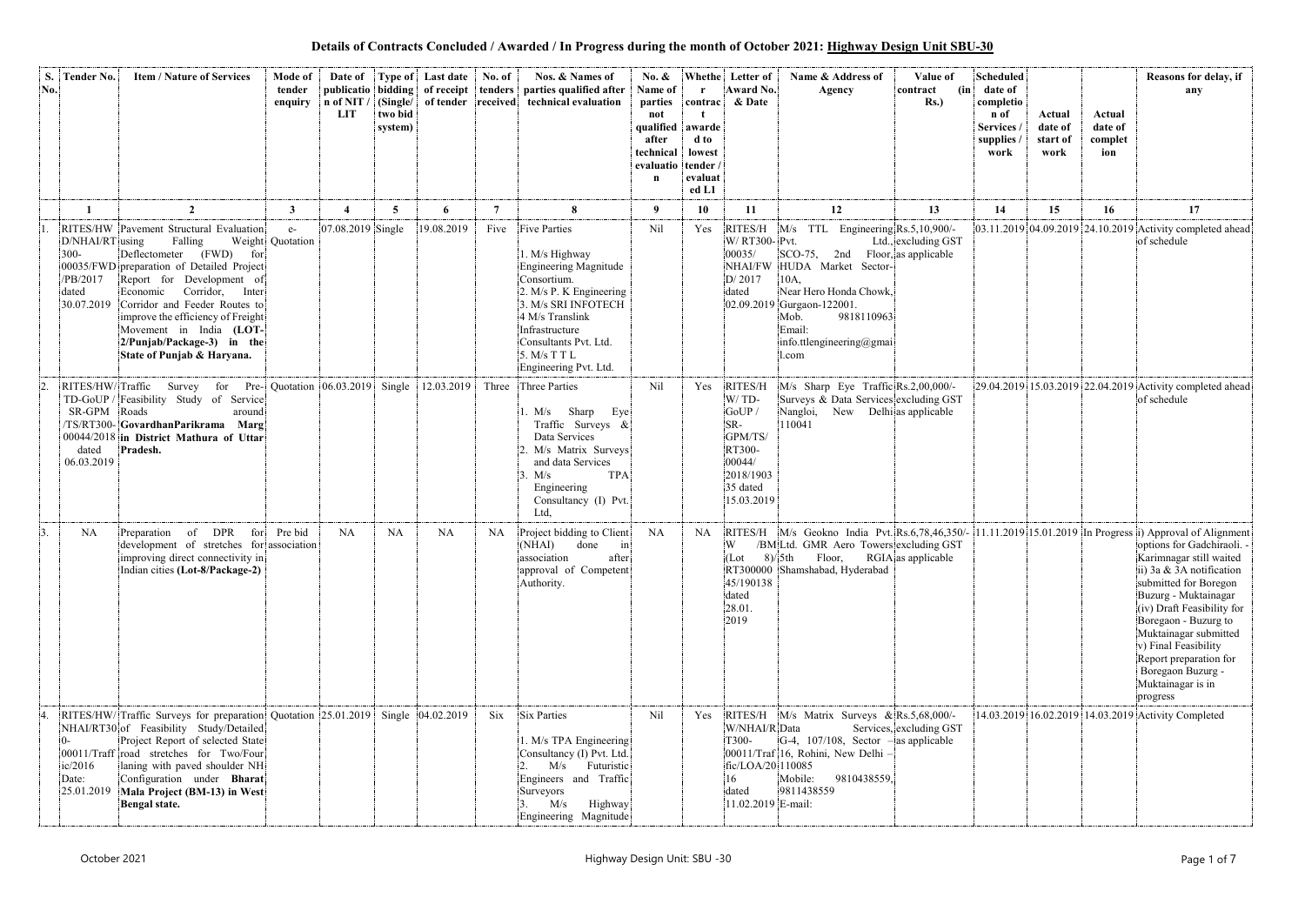|    |                                                                                                         |                                                                                                                                                                                                                                                                                                                                         |                      |                                 |    |            |           |                                                                                                                                                                                                                                                 |                                                               |                                                                                      |                                                                                                                              | Details of Contracts Concluded / Awarded / In Progress during the month of October 2021: Highway Design Unit SBU-30                                                                                                                                                              |                     |                                                                                                                                                                                                                                                                                 |
|----|---------------------------------------------------------------------------------------------------------|-----------------------------------------------------------------------------------------------------------------------------------------------------------------------------------------------------------------------------------------------------------------------------------------------------------------------------------------|----------------------|---------------------------------|----|------------|-----------|-------------------------------------------------------------------------------------------------------------------------------------------------------------------------------------------------------------------------------------------------|---------------------------------------------------------------|--------------------------------------------------------------------------------------|------------------------------------------------------------------------------------------------------------------------------|----------------------------------------------------------------------------------------------------------------------------------------------------------------------------------------------------------------------------------------------------------------------------------|---------------------|---------------------------------------------------------------------------------------------------------------------------------------------------------------------------------------------------------------------------------------------------------------------------------|
|    |                                                                                                         |                                                                                                                                                                                                                                                                                                                                         |                      |                                 |    |            |           | Consortium<br>4. Sharp Eye Traffic<br>Services<br>$\&$<br>Data<br>Services<br>5. M/s Matrix Surveys &<br>Data Services<br>Scale<br>AJS<br>M/s<br>International                                                                                  |                                                               |                                                                                      |                                                                                                                              | $\text{matrix}$ anatrixsurveys $\textcircled{a}$ gmail.co<br>m                                                                                                                                                                                                                   |                     |                                                                                                                                                                                                                                                                                 |
|    | TD-GoUP/<br>SR-GPM/<br><b>TOPO</b><br>Tender<br>/RT300-<br>00044/2018<br>dated<br>11.01.2019            | RITES/HW/Topographic Survey for Pre- Limited<br>Feasibility Study Report of E-Tender<br>Service<br>Roads<br>around<br>Govardhan Parikrama Marg<br>in District Mathura of Uttar<br>Pradesh.                                                                                                                                              |                      | $11.01.2019$ Single             |    | 22.01.2019 | Six       | Six Parties<br>1. M/S Subudhi Techno<br>engineers Pvt Ltd.<br>2. M/s Ark Services Pvt.<br>Ltd<br>3. M/s Skylark Designer<br>and Engineers Private<br>Limited<br>4. M/s M S Associates<br>ImaGIS<br>5. M/s<br>Engineering<br>Solutions Pvt. Ltd. | Nil                                                           | Yes                                                                                  | RITES/H<br>$W/TD$ -<br>GoUP/<br>SR-GPM/<br>TOPO/RT3 Center,<br>00-<br>8/190217<br>dated<br>05.02.2019                        | M/s Subudhi Techno Rs.10,80,000/-<br>engineers Pvt Ltd. No. excluding GST<br>327/3259 OMED Back as applicable<br>Side, 2 Lane District<br>Chandra<br>Sekharpur,<br>00044/201 Bhubaneshwar,<br>Odisha<br>751017                                                                   |                     | 08.05.2019 08.02.2019 30.06.2019 Necessary EOT accorded<br>till 30.06.19                                                                                                                                                                                                        |
| 6. | <b>NA</b>                                                                                               | 'Environmental Activities" for<br>carrying out feasibilty study<br>and Detailed project report<br>preparation for redesigning,<br>rehabilitation and up gradation<br>$of (i)$ Salhech – Chandol –<br>Habban - Rajgarh - Banethi<br>road (ii) Sanora - Rajgarh -<br>Haripurdhar - Jamli road in the<br><b>State of Himachal Pradesh.</b> | Nominatio<br>n basis | <b>NA</b>                       | NA | <b>NA</b>  | <b>NA</b> | 6. M/s DSR SURVEYS<br>PVT. LTD.<br>NA                                                                                                                                                                                                           | NA                                                            | on<br>ion<br>basis<br>after<br>from the<br>Compet<br>ent<br>Authorit<br><sup>V</sup> | awarded W/RT300-301,302,<br>nominat WD/Enviro UP)<br>nmental/L Phone<br>OA /2018<br>dated:                                   | Work RITES/H Mr. Sanjeev<br>Sharma Rs.20,51,050/-<br>00038/HPP Vasundhara, Ghaziabad as applicable<br>$No.$ :<br>$+91$<br>9818922344<br>E-mail:<br>approval 23/10/2018 sksv02@gmail.com                                                                                          | SRBC, excluding GST | 05.04.2019 30.10.2018 In progress Delay in approvals on<br>Stage Submission by<br>Principal Client<br>HPPWD.                                                                                                                                                                    |
|    | RITES/HW/Social<br>RT300-<br>00041/<br>TNRSP-II/<br><b>DPR</b><br>Updation/<br>2018 dated<br>20.08.2018 | Environmental Limited E- 24.08.2018 Single 06.09.2018<br>and<br>TNRSPII-<br>Activities<br>for<br>Contract PPC 01: Validation of<br>the Detail Project Report for the<br>selected corridors including state<br>on ground to the requirement of<br>Asian<br>Development Bank<br>(ADB), in the State of Tamil<br>Nadu.                     | Tender               |                                 |    |            |           | Three Two Parties<br>1. M/s Abnaki<br>Infrastructure AID Pvt.<br>Ltd., New Delhi<br>2. M/s Tila Consultants<br>and Contractors Pvt.<br>Ltd. Maharashtra.                                                                                        | One Party<br>M/s R V<br>Infra Pvt.<br>Ltd.<br>Banglore.       | Yes                                                                                  | RITES/H<br>RSP-<br>II/DPR<br>018 dated<br>15.10.2018                                                                         | M/s Abnaki Infrastructure Rs.62,36,330.24/22.01.2019 25.10.2018 In progress<br>W/RT300-Application & Integrated-excluding GST<br>00041/TN Development Pvt. Ltd. as applicable<br>JG-11, 2nd Floor, Khirki<br>Extension,<br>Malviya<br>Updation/2 Nagar, New<br>Delhi-<br>110017. |                     | Delay in approvals on<br>Stage Submission by<br>Principal Client TNRSP                                                                                                                                                                                                          |
| 8. | RITES /<br>HW/<br>GUYANA/ Assessment<br>EB-EC<br>LINK<br>/2018 / 01                                     | Services<br>Consultancy<br>Environmental<br>Impact<br>(EIA)<br>and<br>Management<br>Environmental<br>Social Impact<br>Plan (EMP),<br>(SIA)<br>and<br>Assessment<br>Rehabilitation Plan (RAP); Land<br>and<br>Utility<br>Acquisition<br>Relocation Plan for preparation<br>of DPR for Construction of                                    |                      | for Quotation 13.08.2018 Single |    | 20.08.2018 | Four      | Three Parties<br>1. M/s Costal Dynamic<br>Limited, Trinidad and<br>Tobago;<br>2. M/s Environmental<br>Solutions, Guyana<br>3. M/s Triple C<br>Consultancy, Guyana                                                                               | One Party<br>M/s<br>Environm<br>ental<br>Solutions,<br>Guyana | Yes                                                                                  | <b>RITES</b><br>/HW/<br>Guyana /<br>EC-EB<br>Link/<br>RT300000 Avenue<br>39 / 2018 / Thomas<br>180902<br>dated<br>04.09.2018 | M/s Triple C Consultancy USD<br>Cirtchlow<br>Labour<br>College<br>Wolford<br>Compound<br>Lands,<br>Georgetown<br>Guyana                                                                                                                                                          | \$48500.00          | 04.02.2019 04.09.2018 In Progress Delay by Client<br>(Ministry of Public<br>Infrastructure) and<br><b>Environment Protection</b><br>Agency, Government of<br>Guyana in issue of Terms<br>of Reference for<br>conducting ESIA and<br>approval of submitted<br>Final ESIA Report. |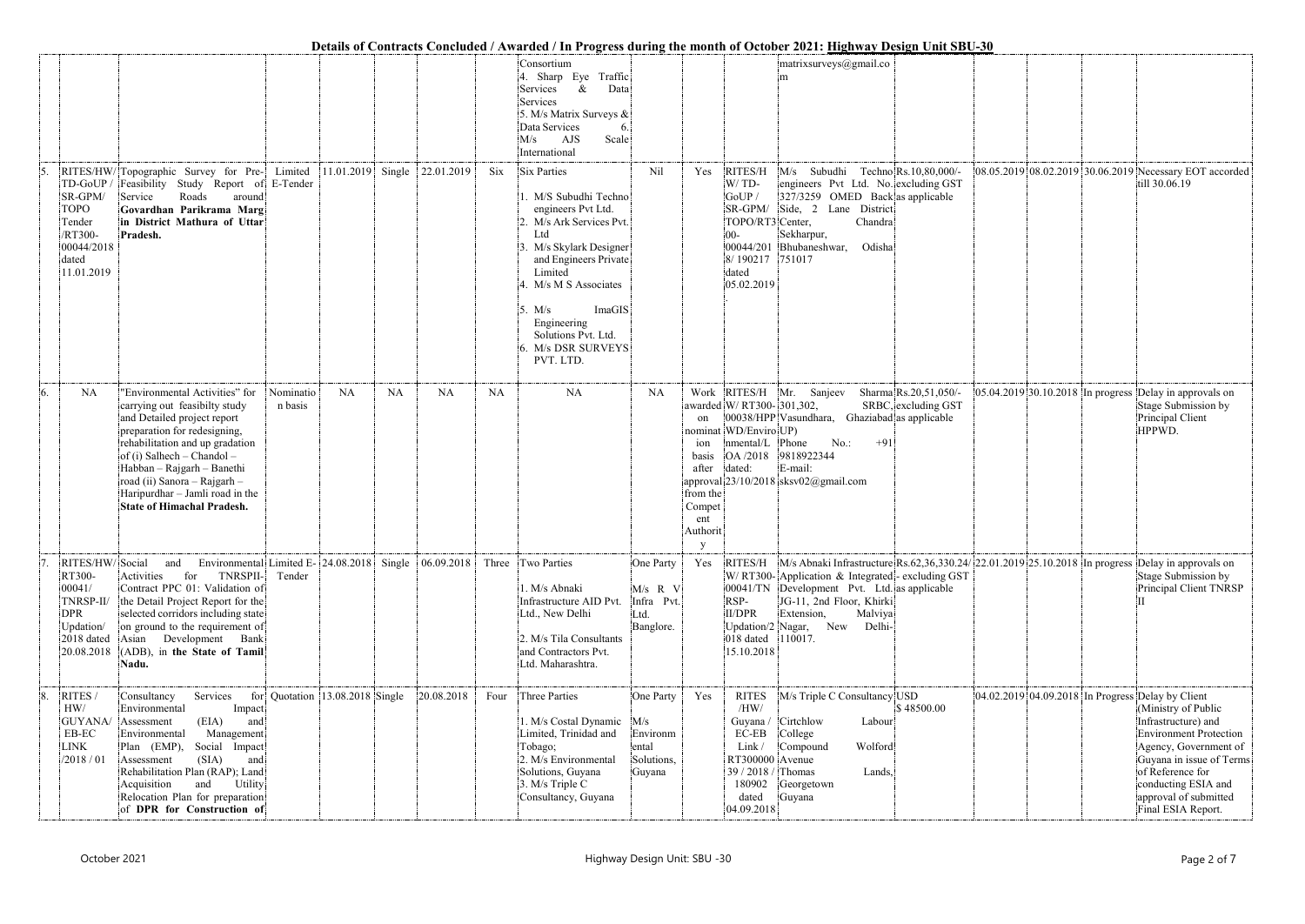|     |                                                      |                                                                                                                                                                                                                                                                                                                                                                                                                                                                                                                                                                       |                   |                   |                   |       |                                                                                                                                                                                                                                                                                                                                          |                                                                            |            |                                                                                   | Details of Contracts Conciuded / Awarded / In Progress during the month of October 2021; Highway Design Unit SBU-30                                                                                                 |                     |                                            |                                                                                                                         |
|-----|------------------------------------------------------|-----------------------------------------------------------------------------------------------------------------------------------------------------------------------------------------------------------------------------------------------------------------------------------------------------------------------------------------------------------------------------------------------------------------------------------------------------------------------------------------------------------------------------------------------------------------------|-------------------|-------------------|-------------------|-------|------------------------------------------------------------------------------------------------------------------------------------------------------------------------------------------------------------------------------------------------------------------------------------------------------------------------------------------|----------------------------------------------------------------------------|------------|-----------------------------------------------------------------------------------|---------------------------------------------------------------------------------------------------------------------------------------------------------------------------------------------------------------------|---------------------|--------------------------------------------|-------------------------------------------------------------------------------------------------------------------------|
|     |                                                      | East Bank-East Coast Road<br>Linkage (Diamond to Ogle) in<br>Georgetown, Guyana                                                                                                                                                                                                                                                                                                                                                                                                                                                                                       |                   |                   |                   |       |                                                                                                                                                                                                                                                                                                                                          |                                                                            |            |                                                                                   |                                                                                                                                                                                                                     |                     |                                            |                                                                                                                         |
| 9.  | RT300-<br>00038<br>/HPPWD/<br>Traffic/<br>25.07.2018 | RITES/HW/ $\vert$ "Traffic Survey" for carrying out Quotation 25.07.2018 Single 02.08.2018<br>feasibility study and Detailed<br>project report preparation for<br>redesigning, rehabilitation and<br>up gradation of (i) Salhech -<br>2017 dated Chandol -Habban - Rajgarh -<br>Banethi road (ii) Sanora -<br>Rajgarh - Haripurdhar - Jamli<br>road in the State of Himachal<br>Pradesh.                                                                                                                                                                              |                   |                   |                   | Six   | <b>Six Parties</b><br>1.M/s TPA Engineering<br>Consultancy (I) Pvt. Ltd.<br>2.M/s Futuristic<br>Engineers and Traffic<br>Surveyors<br>3. M/s Highway<br>Engineering Magnitude<br>Consortium<br>4. Sharp Eye Traffic<br>Services & Data<br>Services<br>5. M/s Medulla Soft<br>Technologies Pvt. Ltd.<br>6. M/s AJS Scale<br>International | Nil                                                                        | Yes        | RITES/H M/s<br>00038/<br>HPPWD/<br>A/2018<br>dated<br>11.09.2018                  | Medulla<br>W/RT300-Technologies Pvt. Ltd., excluding GST<br>$ 48/10$ , Okhla Industrial as applicable<br>Phase-II,<br>Area,<br>Traffic/LO New Delhi-110020.                                                         | Soft Rs.9,37,260/-  |                                            | 13.10.2018 14.09.2018 04.12.2018 Necessary EOT accorded<br>till 31.12.18                                                |
| 10. | $300 -$<br>dated<br>06.07.2018                       | RITES/HW Traffic Survey for preparation of<br>D/NHAI/RT Detailed Project Report for Quotation<br>Development of Economic<br>00035/Traff Corridor, Inter Corridor and<br>ic/PB/2018 Feeder Routes to improve the<br>efficiency of Freight Movement<br>$(LOT-$<br>India<br>im.<br>2/Punjab/Package-3) in the<br>State of Punjab & Haryana.                                                                                                                                                                                                                              | $e-$              | 11.07.2018 Single | 25.07.2018        |       | Three Three Parties<br>1. Sharp Eye Traffic<br>Services & Data<br>Services<br>2. M/s Medulla Soft<br>Technologies Pvt. Ltd.<br>3. TPA Engineering<br>Consultancy (I) Pvt. Ltd.                                                                                                                                                           | Nil                                                                        | Yes        | RITES/H<br>AI/<br>A /2018<br>dated<br>20.08.2018                                  | Medulla<br>M/s<br>W/RT300-Technologies Pvt. Ltd., excluding GST<br>00035/NH 48/10, Okhla Industrial as applicable<br>Area,<br>Phase-II,<br>Traffic/LO New Delhi-110020.                                             | Soft Rs.20,42,900/- |                                            | 14.10.2018 30.08.2018 10.12.2018 Necessary EOT accorded<br>till 10.12.2018                                              |
|     | $300 -$<br>SIA-                                      | RITES/HW EIA/EMP and SIA/RAP Studies<br>D/NHAI/RT including Preparation of Land Quotation<br>Plan Schedules (LPS)<br>for<br>00011/EIA- consultancy services for project<br>management<br>including<br>LPS/WB/20 preparation of feasibility study /<br>dated Detailed Project Report of<br>12.06.2018 selected road stretches<br>corridors for Two/Four laning<br>with paved shoulder with NH<br>Configuration under Bharat<br>Mala Project (BM-13) in the<br>state of West Bengal.                                                                                    | $e-$              | 13.06.2018        | Single 20.06.2018 | Three | Three Parties<br>1. Tila Consultants and<br>Contractors Pvt. Ltd.<br>M/s<br>Abanaki<br>Infrastructure AID Pvt.<br>3. M/S<br>Ltd.<br>RV Infra Solutions                                                                                                                                                                                   | Nil                                                                        | Yes        | RITES/H<br>NHAI/RT3 A-201,<br>00011/EIA Near<br>-SIA-<br>2018 dated<br>20.08.2018 | M/s Tila Consultants & Rs.40,99,974/-<br>Contractors Pvt. Ltd. excluding GST<br>Ram<br>Tower, Samta<br>Nagar,<br>Dena<br>Bank,<br>Vasai Road West, Thane,<br>LPS/LOA/ Maharashtra-401202.                           | Rahim as applicable | 27.01.2019 30.08.2018 In Progress Delay in | approvals/Clearances on<br>Stage Submission by<br>Principal Client NHAI.                                                |
| 12. | HPPWD/<br>RT300-<br>00038/                           | RITES/HW/ "Social Impact Assessment and<br>Resettlement Action Plan<br>including Land Acquisition Plan<br>and Clearances" for preparation<br>SIA&LAP/ of feasibility study and Detailed<br>2017 dated project report for redesigning,<br>$[04.06.2018]$ rehabilitation and up gradation to<br>2-lane/2-lane with paved<br>shoulder or its strengthening of<br>(i) Salhech - Chandol - Habban -<br>Rajgarh - Baddu sahib - Bagthan<br>Banethi road (ii) Sanora<br>-Nohradhar<br>Rajgarh<br>Haripurdhar - Rohnahat - Jamli<br>road in the State of Himachal<br>Pradesh. | Open e-<br>Tender | 06.06.2018        | Single 21.06.2018 | Two   | One Party<br>M/s TILA Consultants<br>& Contractors Pvt. Ltd.                                                                                                                                                                                                                                                                             | One Party<br>M/s<br>Environm<br>ental<br>Technical<br>Service<br>Pvt. Ltd. | <b>YES</b> | 00038/<br>HPPWD/<br>LOA/2018 Near<br>Dated                                        | RITES/H M/s Tila Consultants & Rs.40,07,993/-<br>W/RT300-Contractors Pvt. Ltd. excluding GST<br>A-201, Ram<br>Tower, Samta<br>Nagar,<br>Dena<br>Bank,<br>Vasai Road West, Thane,<br>28.09.2018 Maharashtra- 401202. | Rahimas applicable  | 08.04.2019 08.10.2018 In progress          | Delay in approvals on<br>Stage Submission by<br>Principal Client<br>HPPWD.  <br>Necessary EOT accorded<br>till 29.01.22 |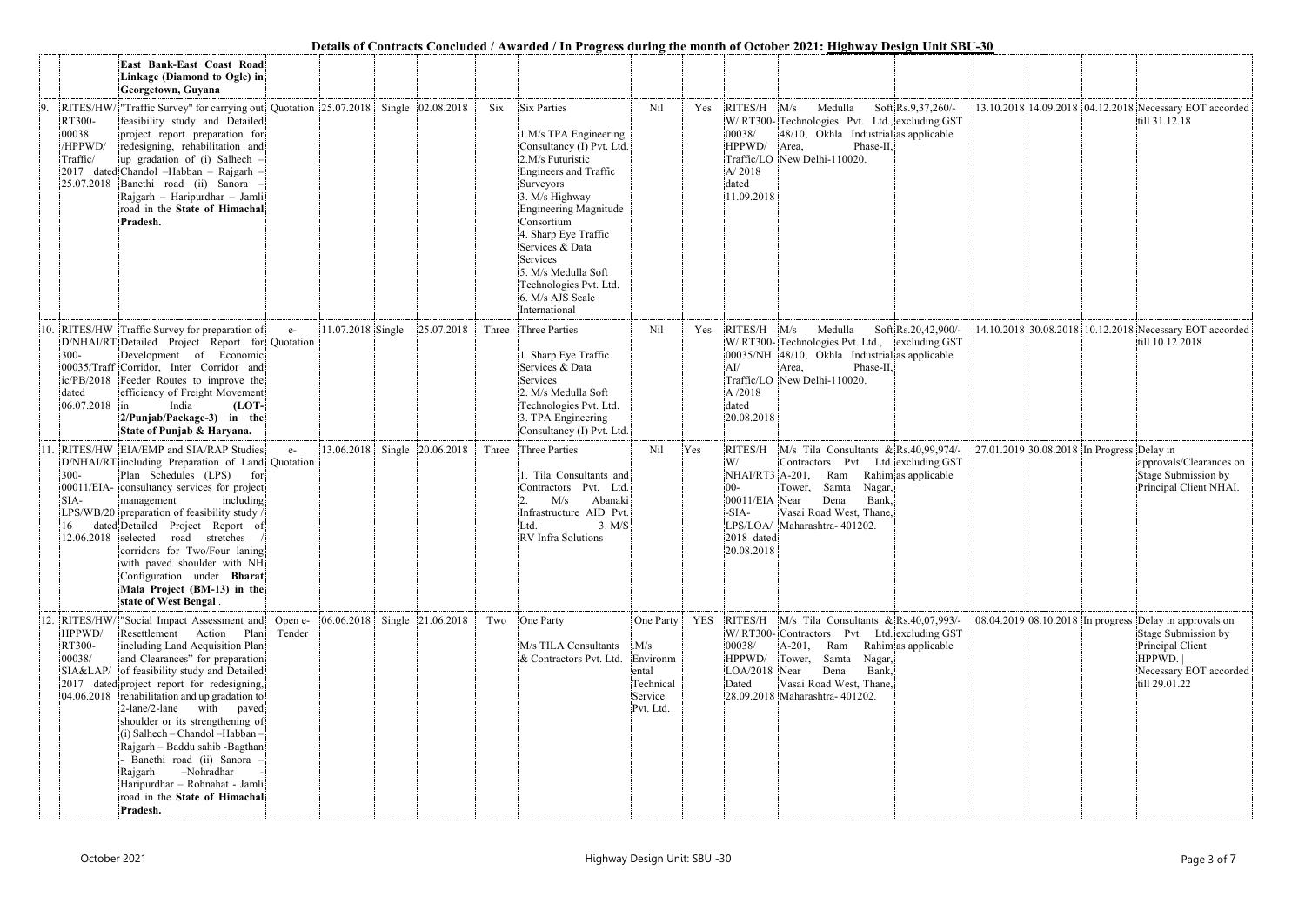## **Details of Contracts Concluded / Awarded / In Progress during the month of October 2021: Highway Design Unit SBU-30**

| 13. | <b>NA</b>                | Detailed topographic survey by<br>using mobile Lidar (Light<br>Detection and Ranging) or<br>equivalent technology coupled<br>with conventional methods<br>along existing route, bypasses<br>and realignments, preparation of<br>strip plan, detailed underground<br>utility and detailed digitisation<br>of cadastral mapping and land<br>acquisition details for<br>consultancy services for<br>preparation of Detailed Project | Pre-bid<br>association | <b>NA</b>                       | NA        | <b>NA</b>         | NA        | Project Bidding to Client<br>done in association after<br>approval of Competent<br>Authority.                                                         | NA        |     | NA RITES/H<br>W<br>MATRIX/ 110059.<br>2018 dated<br>21.05.2018         | Details of Contracts Conciduate / Awarucu / In Frogress uuring the month of October 2021, <u>Highway Design Unit SDO-50</u><br>Pvt. Ltd. A1/87, 3rd excluding GST<br>NHAI/RT Floor, Sewak Park, Uttam as applicable<br>300-00035/Nagar, New<br>Delhi- |                                       |                  |  | M/s Matrix Geo Solution Rs.1,01,99,500/- 15.04.2019 21.05.2018 In progress Delay in approvals on<br>Stage Submission by<br>Principal Client NHAI.<br>Necessary EOT accorded<br>till 12.11.21 |
|-----|--------------------------|----------------------------------------------------------------------------------------------------------------------------------------------------------------------------------------------------------------------------------------------------------------------------------------------------------------------------------------------------------------------------------------------------------------------------------|------------------------|---------------------------------|-----------|-------------------|-----------|-------------------------------------------------------------------------------------------------------------------------------------------------------|-----------|-----|------------------------------------------------------------------------|-------------------------------------------------------------------------------------------------------------------------------------------------------------------------------------------------------------------------------------------------------|---------------------------------------|------------------|--|----------------------------------------------------------------------------------------------------------------------------------------------------------------------------------------------|
|     |                          | Report for Development of<br>Economic Corridor, Inter<br>Corridor and Feeder Routes to<br>improve the efficiency of<br>Freight Movement in India<br>(LOT-2/Punjab/Package-3),<br>tentative length 157 km; in<br>the State of Punjab &<br>Haryana.                                                                                                                                                                                |                        |                                 |           |                   |           |                                                                                                                                                       |           |     |                                                                        |                                                                                                                                                                                                                                                       |                                       |                  |  |                                                                                                                                                                                              |
| 14  | HPPWD/<br>dated          | RITES/HW/ "Topographic Survey" for<br>preparation of Feasibility study<br>RT300038/ and Detailed project report for<br>TOPO/2017 redesigning, rehabilitation and<br>up gradation to 2-lane/2-lane<br>19.04.2018 with paved shoulder or its<br>strengthening for (i) Salhech-<br>Chandol-Habban-Rajgarh-<br>Banethi road (ii) Sanora-<br>Rajgarh-Haripurdhar- Jamli road<br>in the State of Himachal<br>Pradesh                   | Open E-<br>Tender      | 19.04.2018                      | Single    | 01.05.2018        | Two       | Two Parties<br>1. M/s BPC Consultant<br>India Pvt. Ltd, Kolkata<br>2. M/s Matrix Go<br>solutions Pvt. Ltd, Delhi                                      | Nil       | Yes | RITES/H<br>00038<br>/HPPWD/<br>Topo/2018/<br>dated<br>14.06.2018       | M/s Matrix Geo Solution Rs.1,06,17,200/- 30.11.2018 24.06.2018 In progress<br>W/RT300- Pvt. Ltd. A1/87, 3rd excluding GST<br>Floor, Dwarka More, as applicable<br>New Delhi-110059.                                                                   |                                       |                  |  | Delay in approvals on<br>Stage Submission by<br>Principal Client<br>HPPWD.<br>Necessary EOT<br>Accorded till 29.10.21                                                                        |
| 15. | RT300-<br>1 <sup>C</sup> | RITES/HW/Traffic Surveys for Detailed<br>NHAI/DPR/Project Report for development<br>of Economic Corridors, Inter<br>00036/Traff Corridors, Feeder Routes to<br>improve the efficiency of freight<br>movement in India under<br><b>Bharatmala</b><br>Pariyojna<br>[Lot-2/Haryana/Package-1]                                                                                                                                       | Limited<br>Tender      | 18.12.2017                      |           | Single 05.01.2018 | Three     | Three Parties<br>1. AJS Scale<br>International<br>2. Highway Engineering<br>Magnitude Consortium<br>3. Futuristics Engineers<br>and Traffic Surveyors | Nil       | Yes | RITES/H<br>Traffic/<br>2017 dated<br>29.01.2018                        | M/s<br>AJS<br>International<br>/NHAI/RT 417-418, KirtiShikhar, as applicable<br>300-00036/ Distt Centre, Janakpuri,<br>New Delhi-110058                                                                                                               | Scale Rs.45,00,005/-<br>excluding GST |                  |  | 20.03.2018 05.02.2018 24.12.2018 Delay in Approvals from<br>Principal Client (NHAI)                                                                                                          |
| 16. | NA                       | Topographic Survey<br>using<br>LiDAR, Utility Mapping using Associatio<br>Ground Penetrating Radar<br>(GPR) and Digitization of<br>Cadastral Maps for Consultancy<br>Services for preparation of DPR<br>for development of Economic<br>Corridors, Inter Corridors,<br>Feeder Routes to improve the<br>efficiency of freight movement<br>in India under Bharatmala<br>Pariyojana<br>[Lot-2/Haryana/Package-1]                     | Pre bid<br>$\mathbf n$ | <b>NA</b>                       | <b>NA</b> | NA                | <b>NA</b> | Project bidding to<br>Client (NHAI) done in<br>association after<br>approval of Competent<br>Authority.                                               | Nil       | Yes | RITES/H<br>W<br>/NHAI/RT Pocket<br>Matrix/<br>2017 dated<br>12.12.2017 | M/s Matrix Geo Solution Rs.2,99,22,500/-<br>Pvt. Ltd., 47, Sector-13, excluding GST<br><b>B</b> ,<br>300-00036/Dwarka, New<br>Delhi-<br>110078, India                                                                                                 | Phase-2, as applicable                |                  |  | $12.07.2018$ 12.12.2017 In progress Delay in approvals from<br>Principal Client (NHAI)                                                                                                       |
| 17  | RITES /<br>HW<br>/Guyana | Topographic<br>Survey,<br>and<br>Material<br>Geotechnical<br>Investigations for East Coast-                                                                                                                                                                                                                                                                                                                                      |                        | Quotation $ 09.08.2017 $ Single |           | 15.08.2017        | Four      | Three Parties                                                                                                                                         | One Party | Yes | <b>RITES</b><br>/HW/<br>Guyana /                                       | Demerara USD<br>M/s<br>Engineering. PLCC,                                                                                                                                                                                                             | \$2,83,700.31                         | For<br>Topograph |  | 02.05.2018 Completed Delay in field surveys<br>due to non-accessibility                                                                                                                      |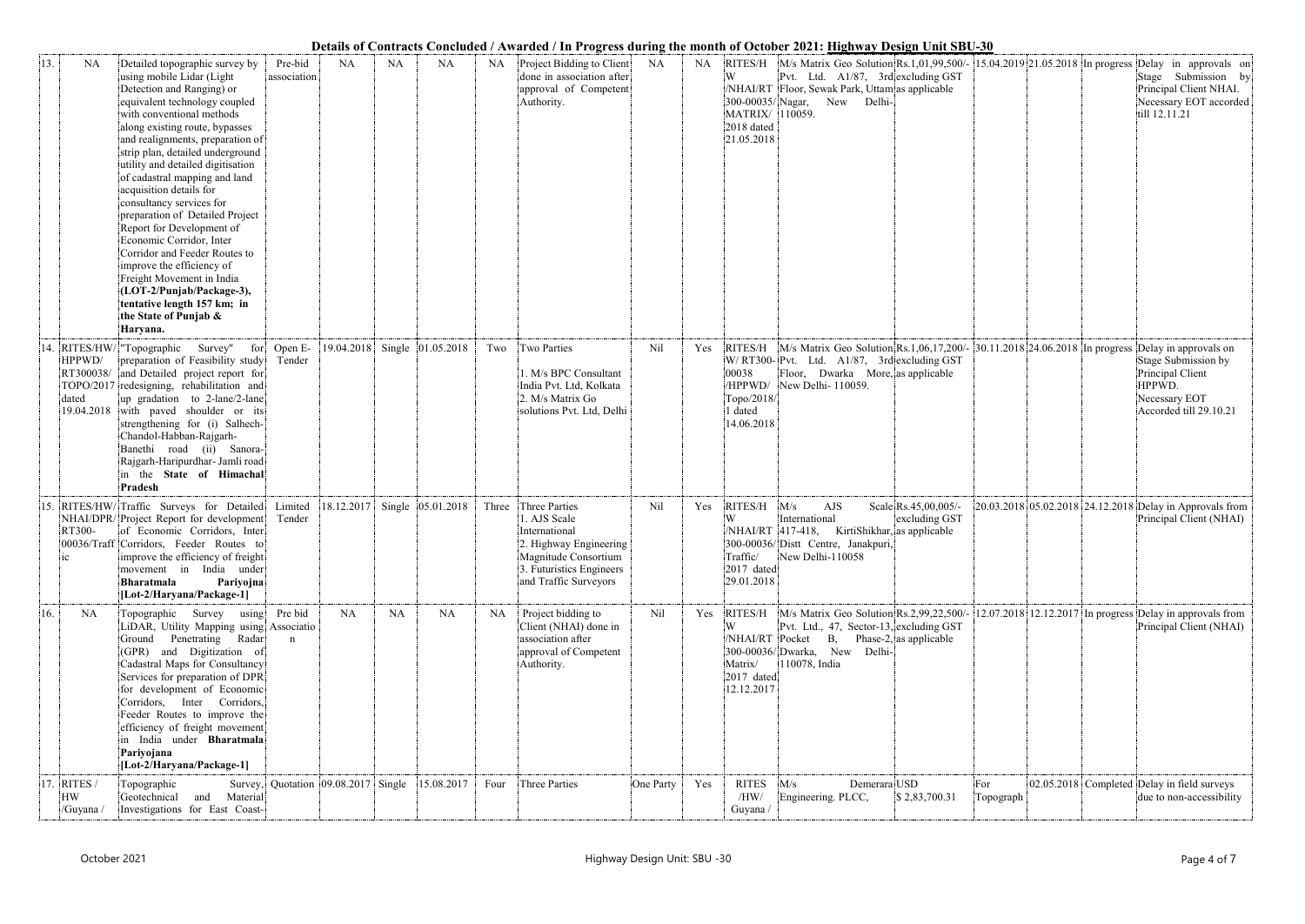## **Details of Contracts Concluded / Awarded / In Progress during the month of October 2021: Highway Design Unit SBU-30**

|      |                                                            |                                                                                                                                                                                                                                                                                                                                                                                                   |                |           |        |                              |       |                                                                                                                                                         |                                                                                                                                                                                             |     |                                                                                          | Details of Contracts Concluded / Awarded / In Progress during the month of October 2021; <u>Highway Design Unit SBU-30</u>                                            |                                |                                                                                                    |  |                                                                                                                                                                         |
|------|------------------------------------------------------------|---------------------------------------------------------------------------------------------------------------------------------------------------------------------------------------------------------------------------------------------------------------------------------------------------------------------------------------------------------------------------------------------------|----------------|-----------|--------|------------------------------|-------|---------------------------------------------------------------------------------------------------------------------------------------------------------|---------------------------------------------------------------------------------------------------------------------------------------------------------------------------------------------|-----|------------------------------------------------------------------------------------------|-----------------------------------------------------------------------------------------------------------------------------------------------------------------------|--------------------------------|----------------------------------------------------------------------------------------------------|--|-------------------------------------------------------------------------------------------------------------------------------------------------------------------------|
|      | $'$ RT<br>30000039 /<br>2018/03                            | EC-EB link East Bank Linkage Project,<br>Georgetown, Guyana                                                                                                                                                                                                                                                                                                                                       |                |           |        |                              |       | 1. M/s C.B. &<br>Associates Inc.<br>2. M/s Demerara Engg<br>PLLC<br>3. M/s<br>SRKN'gineering&<br>Associates Ltd.                                        | M/s<br>Carribbea<br>Engineerin<br>Managem<br>ent<br>Consultant<br>s Inc.                                                                                                                    |     | $EC-EB$<br>dated<br>18.04.2018                                                           | "The Silks Building"<br>$link / RT$ Suite 231, 37-24 24th<br>30000039 / Street, Long Island City,<br>2018 / 03 New York 11101                                         |                                | ic survey:<br>08.07.2018<br>For Geo<br>Technical<br>Materials<br>Investigati<br>ons:<br>03.07.2018 |  | of project lengths<br>(Swamp area).<br>Final EOT already<br>processed till 21.06.21                                                                                     |
|      | NHAI/BRT(Plan<br>$300 -$<br>SP/2016<br>dated<br>19.06.2017 | 18. RITES/HW/Topographic Survey and Strip Limited<br>for<br>Feasibility<br>2TR/26)/RT Study/Detailed Project Report<br>for Two/ Four Laning of<br>00027/TS& following road stretches for NH<br>Connectivity to Backward<br><b>Areas/Religious/Tourist Places</b><br>under Bharat Mala Project in<br>the State of West Bengal.                                                                     | Tender         |           |        | 19.06.2017 Single 05.07.2017 | Six   | Three Parties<br>Pramitee<br>1. M/s<br>Engineering<br>and<br>Surveys Pvt. Ltd<br>M/s Pioneer Surveys<br>M/s<br>Subudhi<br>Associates                    | Three<br>Partie<br>S<br>M/s<br><b>DSR</b><br>Surve<br>y Pvt.<br>Ltd.<br>M/s<br>Highw<br>ay<br>Engine<br>ering<br>Magnit<br>ude<br>Consor<br>tium<br>M/s<br>Theove<br>Survey<br><sup>S</sup> | Yes | RITES/H<br>W/<br>NHAI/BR<br>T(2TR/26)<br>RT300-<br>00027/WB/<br>2016 dated<br>19-07-2017 | M/s Pioneer Surveys,<br>Pioneer Tower, Premises - excluding GST<br>No $20-085$ AB109 AA-1, as applicable<br>New Town, Kolkata<br>700156                               |                                |                                                                                                    |  | $\left \frac{R_s.38,63,839.00}{29.12.2017}\right $ 29.07.2017 In Progress Delay in approvals from<br>Principal Client (NHAI)<br>Necessary EOT accorded<br>till 30.12.21 |
|      | $00 -$<br>dated                                            | 19. RITES/HW Detailed Topographic Survey by Quotation<br>D/GHYPW photogrammetry<br>technique<br>D/DPR/RT3 using UAV<br>('Drone')<br>for<br>Consultancy Services<br>for<br>00033/2017 Construction of 2-Lane flyover<br>at the intersection of Super<br>03.04.2017 Market on G.S Road in<br>Guwahati in the state of Assam<br>under Guwahati City Division<br>$No.-II$                             |                | <b>NA</b> | Single | 11.04.2017                   |       | Three Three Parties<br>. M/s Matrix Geo<br>Solutions Pvt. Ltd.,<br>2. M/s Creative Web<br>Mobi,<br>M/s Geo Vision<br><b>Infotech Private</b><br>Limited | Nil                                                                                                                                                                                         | Yes | RITES/H<br>RT300-<br>00033/Top 110059<br>Survey/LO<br>MGS/2017<br>dated<br>05.05.2017    | M/s Matrix Geo Solutions Rs.3,45,000/-<br>WD/GHYP Pvt. Ltd., A-1/87, Sewak excluding<br>WD/DPR/ park, 3rd Floor, Uttam service tax as<br>Nagar, New Delhi- applicable |                                |                                                                                                    |  | 27.02.2019 08.05.2017 25.02.2019 Activity Completed                                                                                                                     |
| .20. | $00 -$<br>dated                                            | RITES/HW Detailed Topographic Survey by Quotation 03.04.2017 Single 11.04.2017<br>D/GHYPW photogrammetry<br>technique<br>D/DPR/RT3 using UAV ('Drone') for<br>Consultancy Services<br>for<br>00032/2017 Construction of 2-Lane flyover<br>at the intersection of Serabhati<br>03.04.2017 on Guwahati Garbhanga Road in<br>Guwahati in the state of Assam<br>under Guwahati City Division<br>No.-I |                |           |        |                              | Three | Three Parties<br>M/s Matrix Geo<br>Solutions Pvt. Ltd.,<br>M/s Creative Web<br>Mobi,<br>M/s Geo Vision<br><b>Infotech Private</b><br>Limited            | Nil                                                                                                                                                                                         | Yes | RITES/H<br>RT300-<br>00032/Top 110059<br>Survey/LO<br>MGS/2017<br>dated<br>05.05.2017    | M/s Matrix Geo Solutions Rs.3,65,000/-<br>WD/GHYP Pvt. Ltd., A-1/87, Sewak excluding<br>WD/DPR/ park, 3rd Floor, Uttam service tax as<br>Nagar,<br>New                | Delhi-applicable               |                                                                                                    |  | 27.02.2019 08.05.2017 25.02.2019 Activity Completed                                                                                                                     |
| 21.  | RITES/<br><b>BRT</b>                                       | Environment<br>Impact<br>HW/ NHAI/Assessment/Environmental<br>Management Plan, Social Impact                                                                                                                                                                                                                                                                                                      | Open<br>Tender |           |        | 13.02.2017 Single 27.02.2017 |       | Three One Party                                                                                                                                         | Two<br>Parties                                                                                                                                                                              | Yes | RITES/<br>HW/<br>NHAI/                                                                   | M/s Voyants Solutions<br>Pvt. Limited.                                                                                                                                | excluding GST<br>as applicable |                                                                                                    |  | Rs.23,40,135.00/ 25.05.2018 26.05.2017 In Progress Delay in approvals from<br>Principal Client (NHAI)                                                                   |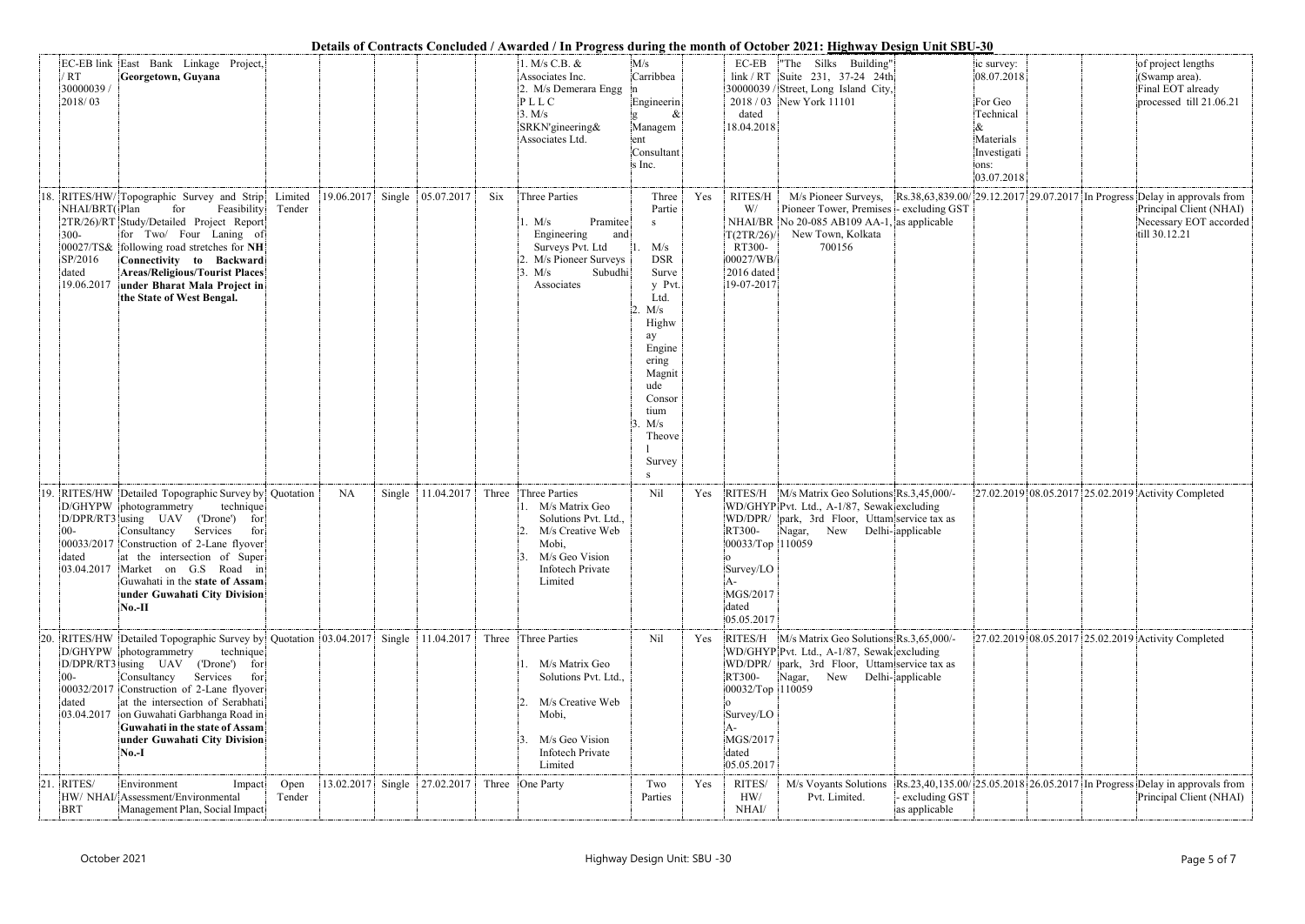|                                                   |                                                                                                                                                                                                                                                                                                                                                                                                                                                                                                                                                                                                                                                                                                                                                                                                                                                                |                   |                                      |                                  |     |                                                                                   |                                                                                                                                                 |     |                                                                                                 | Details of Contracts Concluded / Awarded / In Progress during the month of October 2021: Highway Design Unit SBU-30                                                                                |                                                  |                                                       |                                                                                                                                                    |
|---------------------------------------------------|----------------------------------------------------------------------------------------------------------------------------------------------------------------------------------------------------------------------------------------------------------------------------------------------------------------------------------------------------------------------------------------------------------------------------------------------------------------------------------------------------------------------------------------------------------------------------------------------------------------------------------------------------------------------------------------------------------------------------------------------------------------------------------------------------------------------------------------------------------------|-------------------|--------------------------------------|----------------------------------|-----|-----------------------------------------------------------------------------------|-------------------------------------------------------------------------------------------------------------------------------------------------|-----|-------------------------------------------------------------------------------------------------|----------------------------------------------------------------------------------------------------------------------------------------------------------------------------------------------------|--------------------------------------------------|-------------------------------------------------------|----------------------------------------------------------------------------------------------------------------------------------------------------|
| (2TR/26)<br>RT300-<br>dated<br>13.02.2017         | Assessment/ Resettlement &<br>Rehabilitation Plan Studies<br>00027/ EIA including preparation of Land<br>$\&$ SIA/2016 Acquisition Plan & Schedules<br>(LPS) and Project Clearances for<br>Feasibility<br>Study/Detailed<br>Project Report for Two/ Four<br>Laning of following road<br>stretches for NH Connectivity<br>to Backward Areas/Religious<br><b>Tourist Places under Bharat</b><br>Mala Project in the State of<br>West Bengal.                                                                                                                                                                                                                                                                                                                                                                                                                     |                   |                                      |                                  |     | M/s Voyants Solutions<br>Pvt. Ltd.                                                | M/s<br>Tila<br>Consu<br>ltants<br>And<br>Contr<br>actors<br>Privat<br>e<br>Limit<br>ed.<br>M/s<br>Overs<br>eas<br>Minte<br>ch<br>Consu<br>ltant |     | BRT(2TR/<br>26/<br>RT300-<br>00027/WB/<br>2016 dated<br>16.05.2017                              | 403 4thFloor, Park<br>Centra, Sector 30,<br>Exit 8 NH - 8, Gurugram,<br>Haryana<br>122001 Gurugram India<br>(122001)                                                                               |                                                  |                                                       | Necessary EOT accorded<br>till 30.12.21                                                                                                            |
| RT300-<br>2016 dated<br>23.03.2016                | RITES/HW/ Inventory & Condition Survey<br>for Roads, Culverts & Bridges e-Tender<br>00011/RBT/ and Traffic Surveys<br>for<br>Package-I (SH-11A: Omarpur<br>$(NH-34$ Jn.) - Lalgola<br>Bhagwangola - Chunakhali from<br>km 0/000 to km 56/400); and<br>SH-11 (Chunakhali - Domkal -<br>Jalangi-Krishnanagar from km<br>89/972 to km 221/955); SH-3<br>(Krishnanagar - Hanskhali-<br>Duttafulia-Helencha- Bongaon<br>from km $0/000$ to km $69/591$ ;<br>and MDR (Bongaon - Panchpota<br>Swarupnagar - Basirghat<br>Ghojadanga) from km 0/000 to<br>km $61/220$ ) for a total length of<br>330 km for Consultancy Services<br>for Preparation of Feasibility<br>Study/Detailed Project Report<br>of selected State road stretches<br>for Two/Four laning with paved<br>shoulder NH Configuration of<br>under Bharat Mala Project<br>(Package-13) in West Bengal. |                   | Limited 23.03.2016 Single 12.04.2016 |                                  | One | One Party<br>M/s Xplorer<br>Consultancy Services<br>Pvt. Ltd. Gurgaon.            | Nil                                                                                                                                             | Yes | RITES/H<br>W/<br>NHAI/BM-Limited.,<br>00011/RB<br>XPCSPL/2 (Haryana)<br>016 dated<br>16.05.2016 | M/s Xplorer Consultancy Rs.29,02,950/<br>Services<br>13/RT300- Floor, Sarhaul (Opposite applicable<br>HIPA),<br>Sector-18,<br>Gurgaon-121001                                                       | Private. excluding<br>Plot-3, 1st Service Tax as |                                                       | 24.07.2016 16.05.2016 03.10.2016 Necessary EOT accorded<br>till 28.02.18                                                                           |
| RT300-<br>SIA-<br>LPS/2016<br>dated<br>23.03.2016 | RITES/HW/ EIA/EMP and SIA/RAP Studies<br>including preparation of Land<br>00012/EIA- Plan Schedules (LPS) for<br>"Dwarka - Khambhaliya<br>Devariya" and "Dhrol<br><b>Amran - Maliya" road sections</b><br>(approx. length 175 km)                                                                                                                                                                                                                                                                                                                                                                                                                                                                                                                                                                                                                              | Open<br>Tender    |                                      | 23.03.2016 Single 19.04.2016 One |     | One Party<br>M/s Overseas Min-Tech<br>Consultants, Jaipur                         | Nil                                                                                                                                             | Yes | RITES/H<br>W/<br>$ 00 -$<br>00012/GUJ<br>/EIA-SIA-<br>LPS/OMT<br>C/2016<br>dated<br>21.06.2016  | M/s Overseas Min-Tech Rs.31,90,775/-<br>Consultants, (5th floor, excluding GST<br>NHAI/RT3 Apex Tower, Tonk Road, as applicable<br>Jaipur)                                                         |                                                  |                                                       | 20.06.2017 21.06.2016 31.01.2021 Delay in approvals from<br>Client<br>$\&$ Non-cooperation in<br>land acquisition activities<br>by Local villagers |
| RT300-<br>00011/                                  | 24. RITES/HW/ Topographic<br>Survey and<br>preparation of Strip Plan for<br>Package-II<br>$(SH-3)$ :<br>TOPO/2016 Krishnanagar-<br>Hanskhali-<br>Duttafulia-Helencha - Bongaon                                                                                                                                                                                                                                                                                                                                                                                                                                                                                                                                                                                                                                                                                 | Limited<br>Tender | $ 01.03.2016 $ Single 15.03.2016     |                                  | Two | Two Parties<br>1.M/s Pioneer<br>Surveyors, No. 20-085,<br>Street No. 85, Opposite | Nil                                                                                                                                             | Yes | RITES/H<br>W/<br>$300 -$                                                                        | M/s Pioneer Surveyors, Rs.23,10,000/-<br>No. 20-085, Street No. excluding<br>NHAI/BM-85, Opposite Tank No. 2, Service Tax as<br>13/WB/RT 1st Floor, Action Area I, applicable<br>Block AB-109, New |                                                  | 27.07.2016 13.05.2016 31.12.2018 Public Agitation and | Delay in approvals on<br>Stage Submission by<br>Principal Client NHAI.                                                                             |